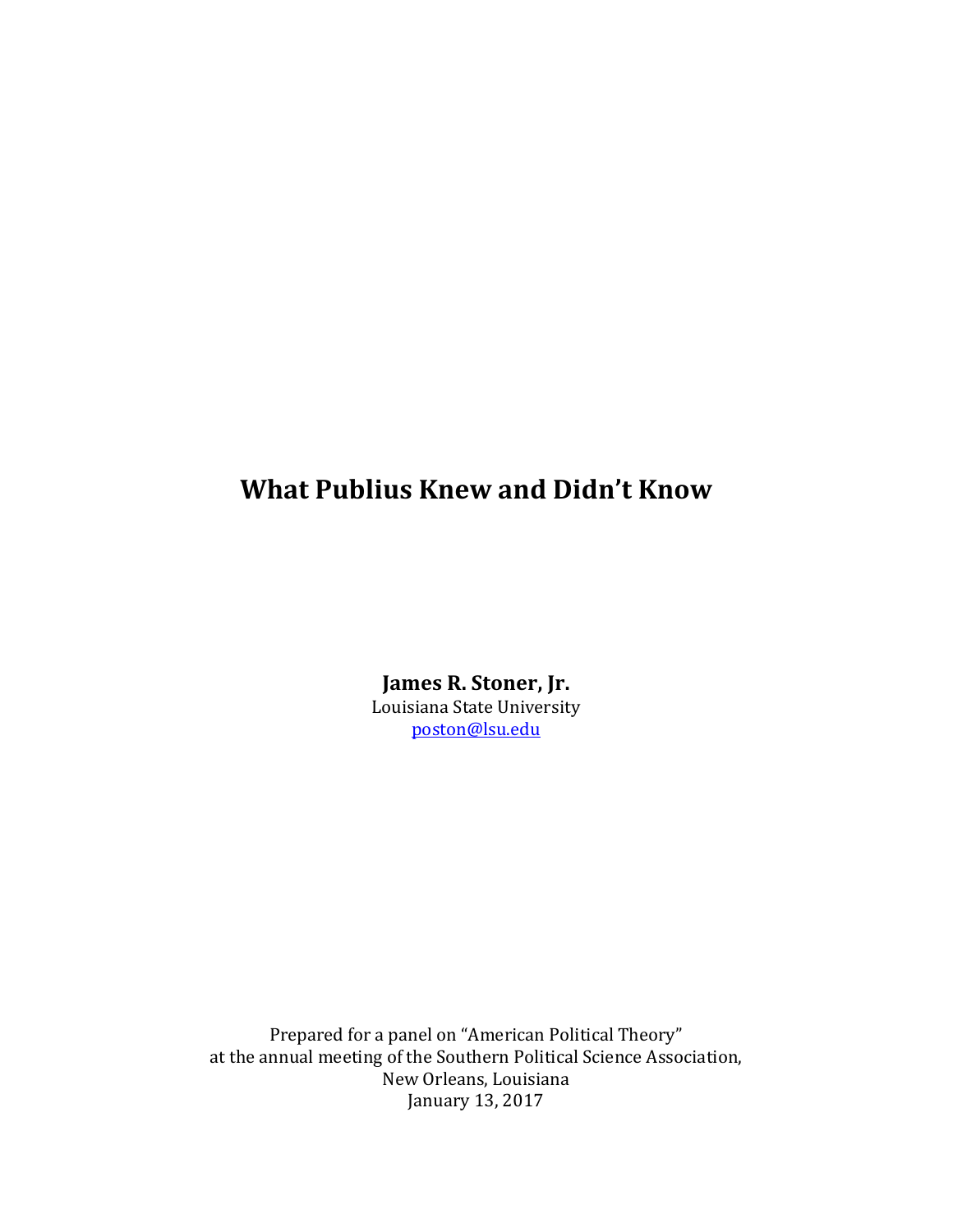## **What Publius Knew and Didn't Know**

Even the fondest admirers of *The Federalist* today—among whom I would be happily included—balk before claiming for the essays the encomium Thomas Jefferson immediately bestowed upon them in a letter to one of the authors: "...the best commentary on the principles of government which ever was written."<sup>1</sup> Unlike Jefferson's Declaration of Independence, *The Federalist* contains no statement of first principles: nothing on natural rights or on duties to God, only one mention of the law of nature, in the context of quoting the Declaration to justify the mode of ratification. The *Papers* were written for a practical end—to encourage ratification of the proposed Constitution—in dialogue through the newspapers with the plan's opponents, over the course of several months and at an impressive clip. To be sure, their polemical edge is a part of their greatness, as the authors never lost focus and seldom digressed, exhibiting instead the depth of thought that went into the deliberations that produced the document and conveying the urgency of a right decision on the part of those to whom they are addressed. The suggestion in the first number that the choice facing the state conventions in 1787 and 1788 would settle for all mankind "the important question, whether societies of men are really capable or not, of establishing good government from reflection or choice, or whether they are forever destined to depend, for their political constitutions, on

 $1$  Thomas Jefferson to James Madison, November 18, 1788, available online at https://founders.archives.gov/documents/Madison/01-11-02-0257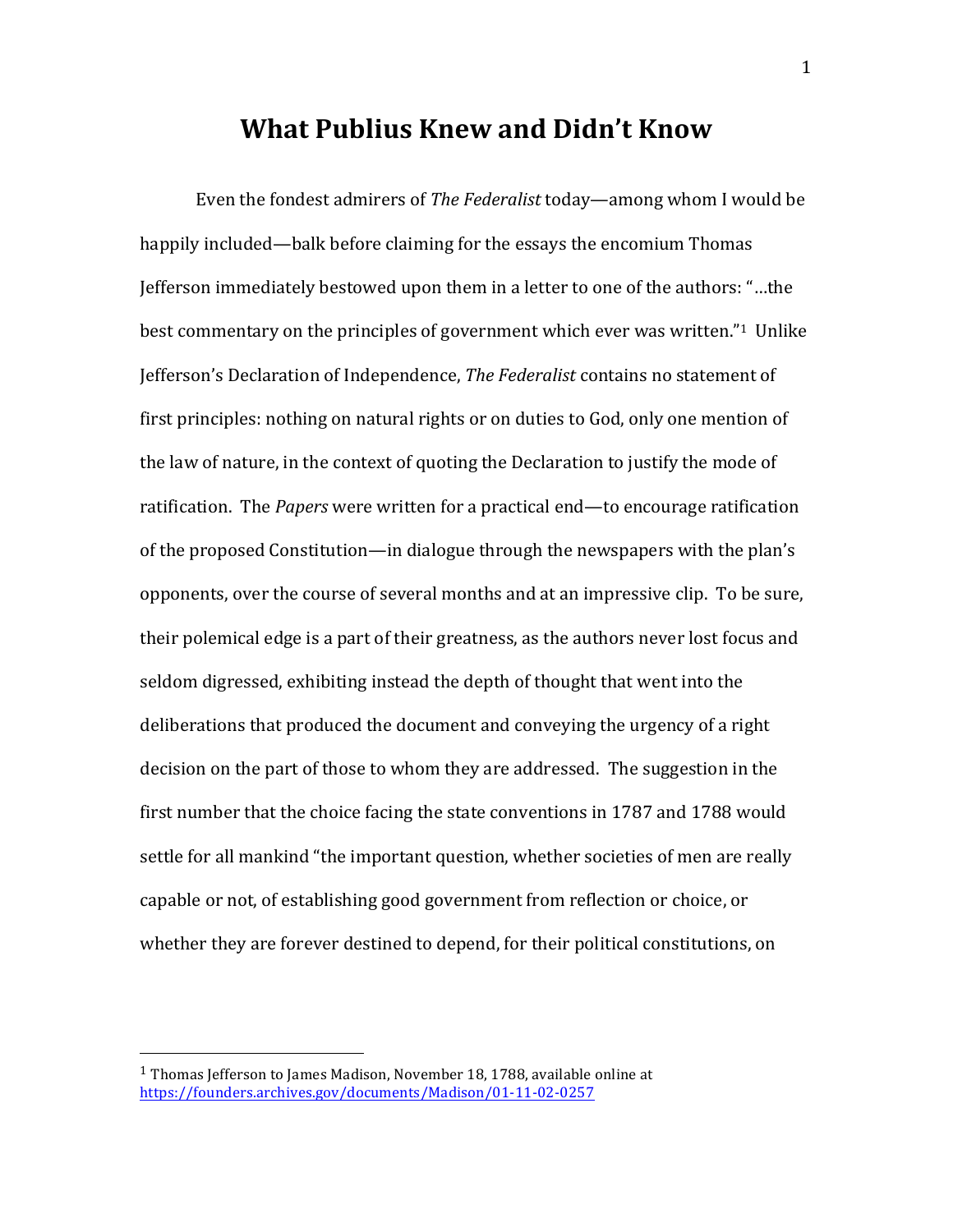accident and force"<sup>2</sup> might have seemed rhetorical exaggeration, but it has been vindicated by events. In a small coastal city on the edge of the frontier of European civilization, the American founders invented a polity that not only changed the world but altered the way that politics itself was to be understood. Principles are indeed referred to throughout *The Federalist*—a simple search for the word "principle" yields 211 occurrences—and while mention is often made of "principles" of liberty" and especially "republican principles," often the reference is more mundane: to principles of compromise, or of discharging the nation's debt, or of navigation, or of policy, or simply, as Jefferson said, of government. As Michael Zuckert has argued and Harvey Mansfield has also explained, *The Federalist* is not a work of political philosophy, but instead of political science, or at least its arguments rest upon what its authors call the "science of politics."<sup>3</sup>

For reasons too numerous and too fragile to receive due consideration here, most modern political scientists are not so impressed by the political science of the founders that they feel a need to engage it, whether to learn or to refute. In this paper. I do not share their indifference, but instead will confront several issues where it seems that Publius got it wrong, that is, where his political science did not adequately anticipate how the system would function. The first concerns the separation of powers and in particular the anticipation that the legislative branch would naturally predominate in a republican government. The second concerns the

<sup>&</sup>lt;sup>2</sup> Alexander Hamilton, John Jay, James Madison, *The Federalist*, ed. George W. Carey and James McClellan (Indianapolis: Liberty Fund, 2001; orig. 1788), no. 1, p. 1.

<sup>&</sup>lt;sup>3</sup> Michael Zuckert, *The Natural Rights Republic* (South Bend, Ind.: University of Notre Dame Press, 1997); Harvey C. Mansfield, Jr., *America's Constitutional Soul* (Baltimore: Johns Hopkins, 1991); The *Federalist*, no. 9, p. 38.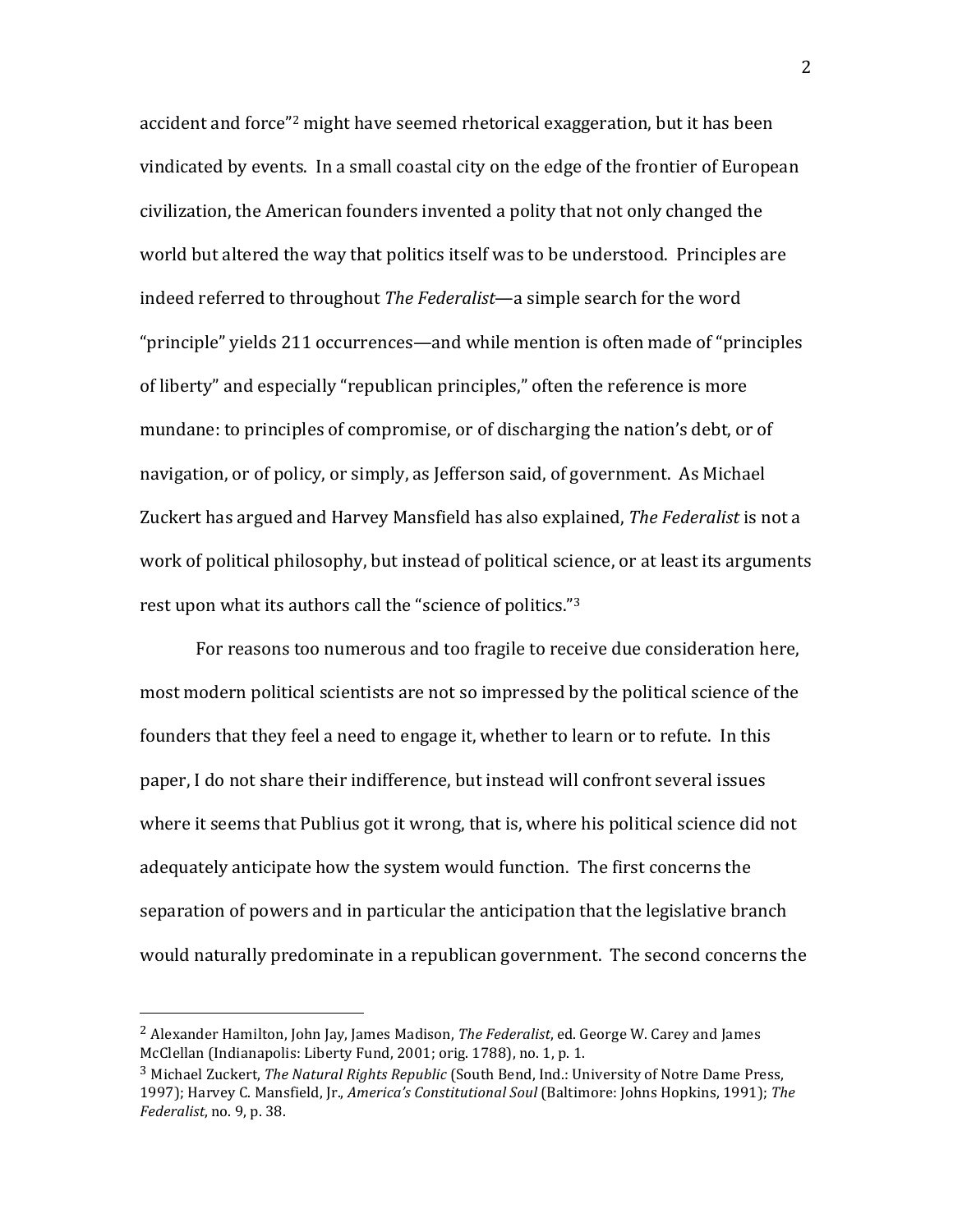mechanism for the election of the president, popularly known as the Electoral College but defined in the document itself simply as the appointment of and voting by Electors. The third concerns the development of political parties, that is, organized and relatively stable coalitions of interests across the country, able to form governing majorities that enact and enforce their political program against all opposition. The fourth concerns the eventual dominance of the central government over the government of the states, undeterred by the limits implicit in the enumeration of powers. Finally, there is the question of the Supreme Court, which today often acts like that "will in the community independent of the majority, that is, of society itself," that Publius warned against. $4$ 

Of course to speak of what Publius got "wrong" requires attention to what he claimed to get right. Here, despite the self-confidence exuded in the first number, one cannot help but be impressed by his caution and by the modesty of his claims. In *Federalist* no. 37, Madison writes at length about the uncertainty of all human knowledge, but particularly of knowledge about politics, identifying "three sources of vague and incorrect definitions; indistinctness of the object, imperfection of the organ of perception, inadequateness of the vehicle of ideas."<sup>5</sup> Later, in no. 82, Hamilton explains that, whatever can be determined at the moment of the founding, much remains to be worked out in the course of practice:

 $4$  *The Federalist*, no. 51, p. 270. Other informative essays addressing the question of what Publius "didn't know" include William Galston, "Constitutional Surprises: What James Madison Got Wrong," in Benjamin Wittes and Pietro Nivola, eds., *What Would Madison Do? The Father of the Constitution Meets Modern American Politics* (Washington: Brookings, 2015), and Edward C. Banfield, "Was the Founding an Accident?," in Charles Kesler, ed., *Saving the Revolution:* The Federalist Papers *and the American Founding* (New York: Free Press, 1987). Together the volumes are a good introduction to those political scientists who do take the political science of Publius seriously.

<sup>5</sup> *The Federalist*, no. 37, p. 183.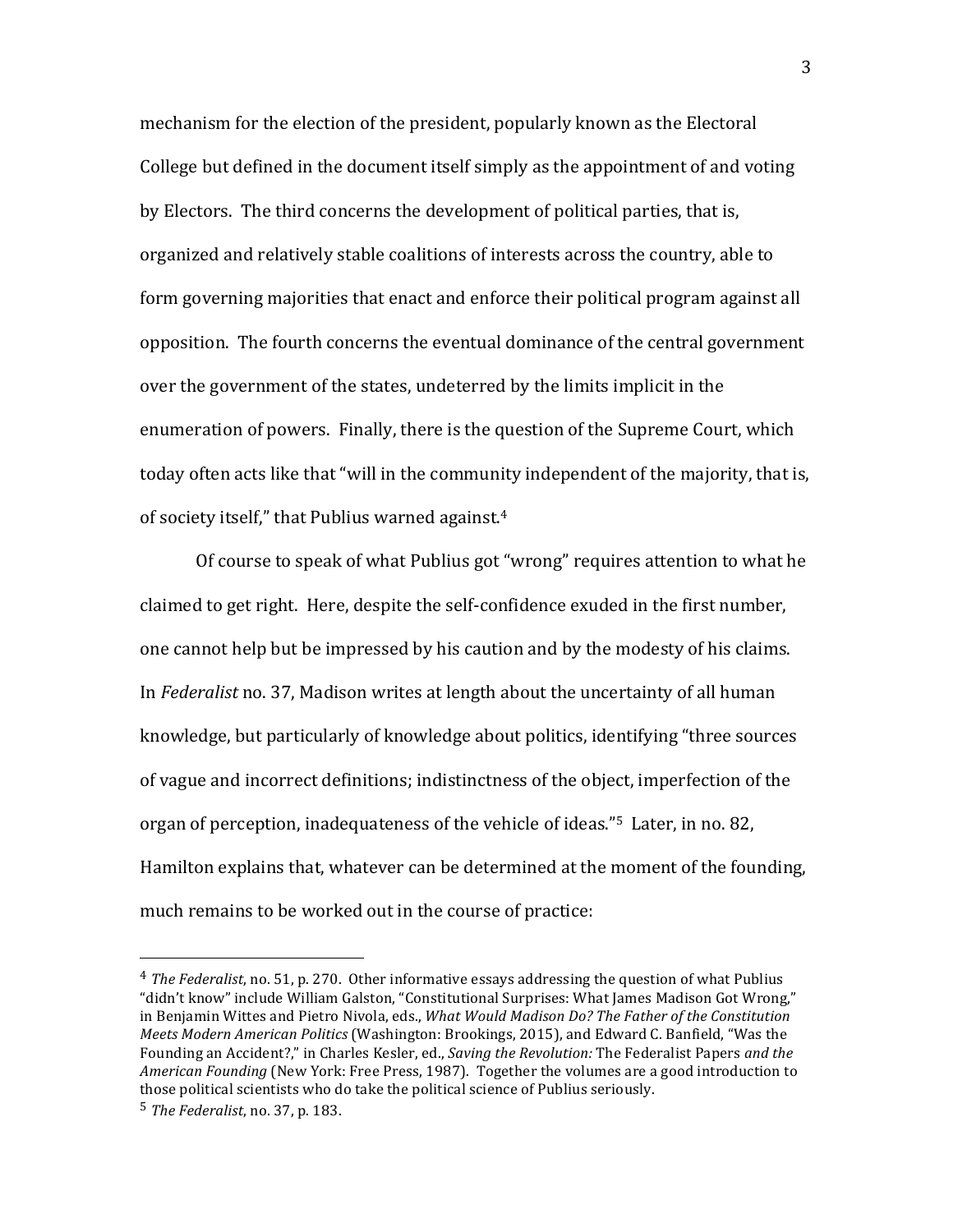The erection of a new government, whatever care or wisdom may distinguish the work, cannot fail to originate questions of intricacy and nicety; and these may, in a particular manner, be expected to flow from the establishment of a constitution founded upon the total or partial incorporation of a number of distinct sovereignties. Time only can mature and perfect so compound a system, liquidate the meaning of all the parts, and adjust them to each other in a harmonious and consistent WHOLE.<sup>6</sup>

Moreover, throughout *The Federalist*, literally from the first paper to the last, Publius indicates an awareness that partisan feelings are likely to distort or at least to color all political analysis, not excepting his own. Practically he counsels a "spirit of moderation" to those who undertake to argue about forms of government, not in most fields the mark of a scientific disposition. In short, whatever Publius knew was qualified by the obscurity of political principles, the mists of future choice, and the clouds of partisan passion. To find that he got something wrong would more likely arch his brow than bruise his ego.

Nevertheless, there is one difficulty in the argument that I want to show, and then I think I can indicate how the other consequences flow from it, directly or indirectly. This involves the legislative power of Congress and the character of federal representation. To understand the difficulty one needs first to recall the novelty of the form of government established by the Constitution. The model of the Confederation was simple enough: Each state had a government, formed of and by

 $6$  The Federalist, no. 82, p. 426. This anticipates what political scientist Keith Whittington calls "constitutional construction," in *Constitutional Construction: Divided Powers and Constitutional Meaning* (Cambridge: Harvard University Press, 2001).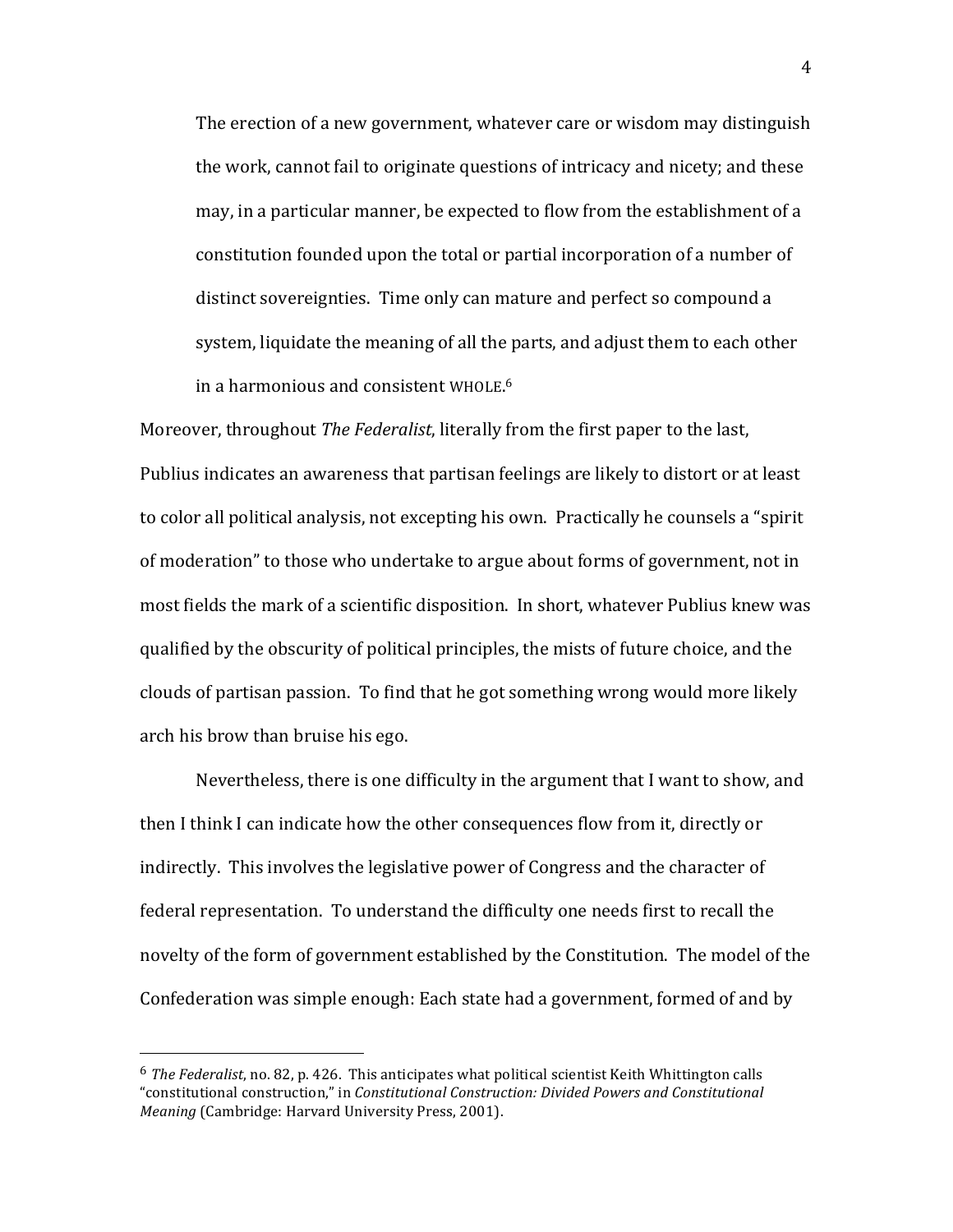the people, which possessed sovereign power and divided its functions among various institutions as it chose. These governments sent delegates to a gathering, a Congress, which had responsibility and authority for matters of external sovereignty—fighting wars, making treaties—but had no sovereign power domestically. Congress could not raise taxes, only requisition funds from the states, who alone had authority to tax. Congress had no executive authority and no courts, except an ad hoc tribunal designed to settle disputes among the states. As was discovered after the Revolution, even the enforcement of its treaties was subject to judicial determinations in the states. Strictly speaking, I do not believe the Articles Congress had legislative authority at all, unless ancillary to its foreign powers and in very tentative, restricted ways.

The Constitution meant to change all that. Now the central authority would be a general government, fully sovereign in the matters accorded to its care republican, to be sure, like the states, only extended like an umbrella over top of them. This new general government would derive its power from the people (hence the importance of ratification by conventions in the states) and would be able to act directly upon the people, rather than only upon the states in their corporate capacity. It could tax; it would have its own courts; it would have an executive power headed by a commander-in-chief, an officer somewhere between a governor and a king. Its legislative branch would be clearly granted the power to make laws on a variety of subjects, as well as to tax and of course to borrow and spend money (the latter were things even the Articles Congress could do, until they ran their credit dry); not until the Committee of Detail issues its report to the Federal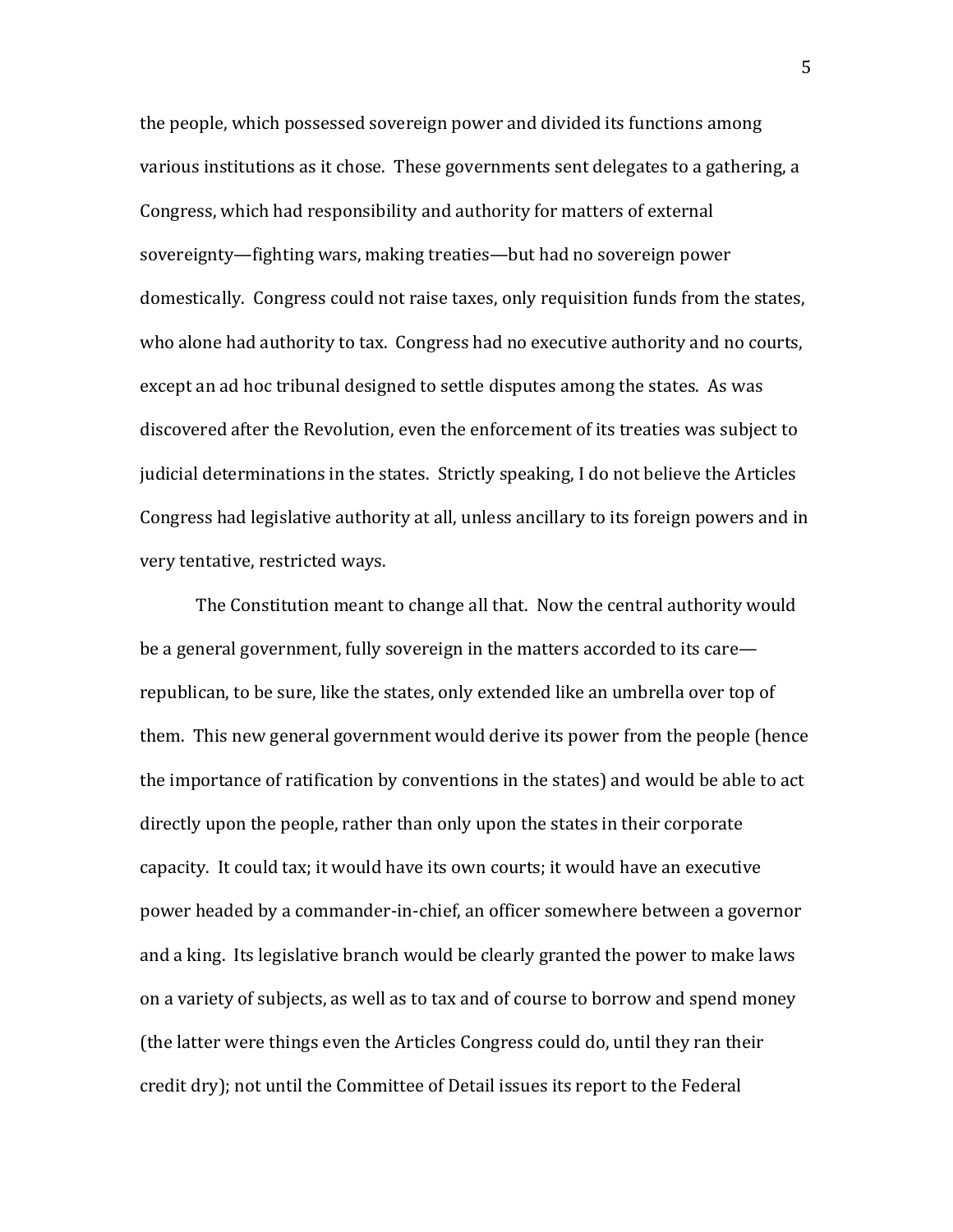Convention on August 6, 1787, is the name "Congress" revived to describe the new legislature, which had been simply called the National Legislature in the Virginia Plan. When the Anti-Federalists referred to a "solecism" in politics or the Federalists to the unexampled novelty of the form they had devised, they meant precisely this: That a central government with sovereign power was to be laid upon the preexisting state governments, with sovereignty divided as to areas of responsibility, not as to the degree of authority. Both were empowered to tax, to regulate, to punish, to settle conflicting claims, and to call forth the public force, at least within their spheres of responsibility. Naturally it was understood that the spheres would interface, that the laws of each would be raised in the courts of the other, but they trusted to the Supremacy Clause and to the logical capacities of the judiciaries, federal and state, to sort out the details. Imagine a feast with different service crews responsible for the food and the drink—or better, a simultaneous feast with thirteen separate kitchens preparing and serving the food, but a single sommelier and his team serving wine to all—and of course two tabs and two tips. There would of course be challenges in coordination, but nothing beyond American ingenuity, and the kitchens might even learn to compete for guests.

Would republican government writ large be the same as republican government in the familiar dimensions of a state? Is size an accident? Here is where Publius is, I think, deeply ambiguous and problematic. On the one hand, according to the familiar argument Madison makes in *Federalist* no. 10, size matters quite a lot: Government over an extended sphere breaks the violence of faction, by incorporating more interests and affinities and by making combination among them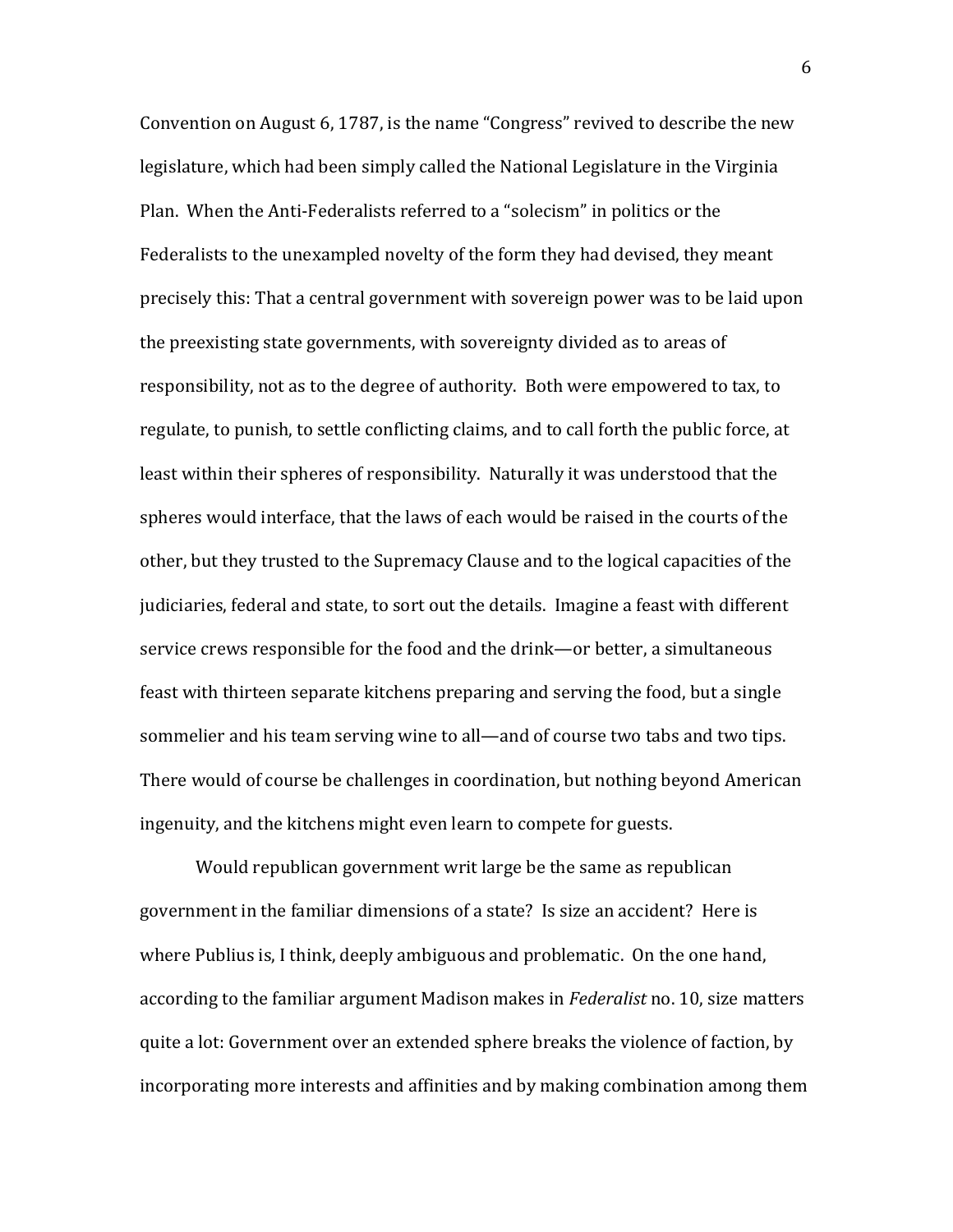in any scheme to oppress or to profit more difficult. "[A] coalition of a majority of the whole society could seldom take place upon any other principles than those of justice and the general good," writes Madison confidently.<sup>7</sup> This is not an automatic effect, but comes about in part because the federal government will attract a different sort of legislator than the states. In no. 10 he explains how "the proportion of fit characters" available for election will be greater in a large republic than a small, since the electorate increases in size more than the representative assembly possibly could, favoring the happier consequence of representation—"to refine and enlarge the public views, by passing them through the medium of a chosen body of citizens, whose wisdom may best discern the true interest of their country, and whose patriotism and love of justice, will be least likely to sacrifice it to temporary or partial considerations"—and discouraging the "inverted" triumph of factious politicians.<sup>8</sup> Moreover, the tasks of legislation being different, he later explains, the kind of knowledge required for the job would be different as well. On the one hand, the knowledge of a federal legislator must be more extensive, justifying more than an annual term: He must know the laws and the circumstances of the several states, as well as foreign affairs and the laws of other nations. Some of this knowledge can be "acquired in a man's closet," Madison writes, but some depends on "a practical application to the subject, during the period of actual service in the legislature." $9$ Several numbers later, however, Madison makes anew the case for closet knowledge. Explaining why it is safe for federal representatives to have only a

 $7$  *The Federalist*, no. 51, p. 271.

<sup>&</sup>lt;sup>8</sup> *The Federalist*, no. 10, pp. 46-47.

 $9$  *The Federalist*, no. 53, p, 280.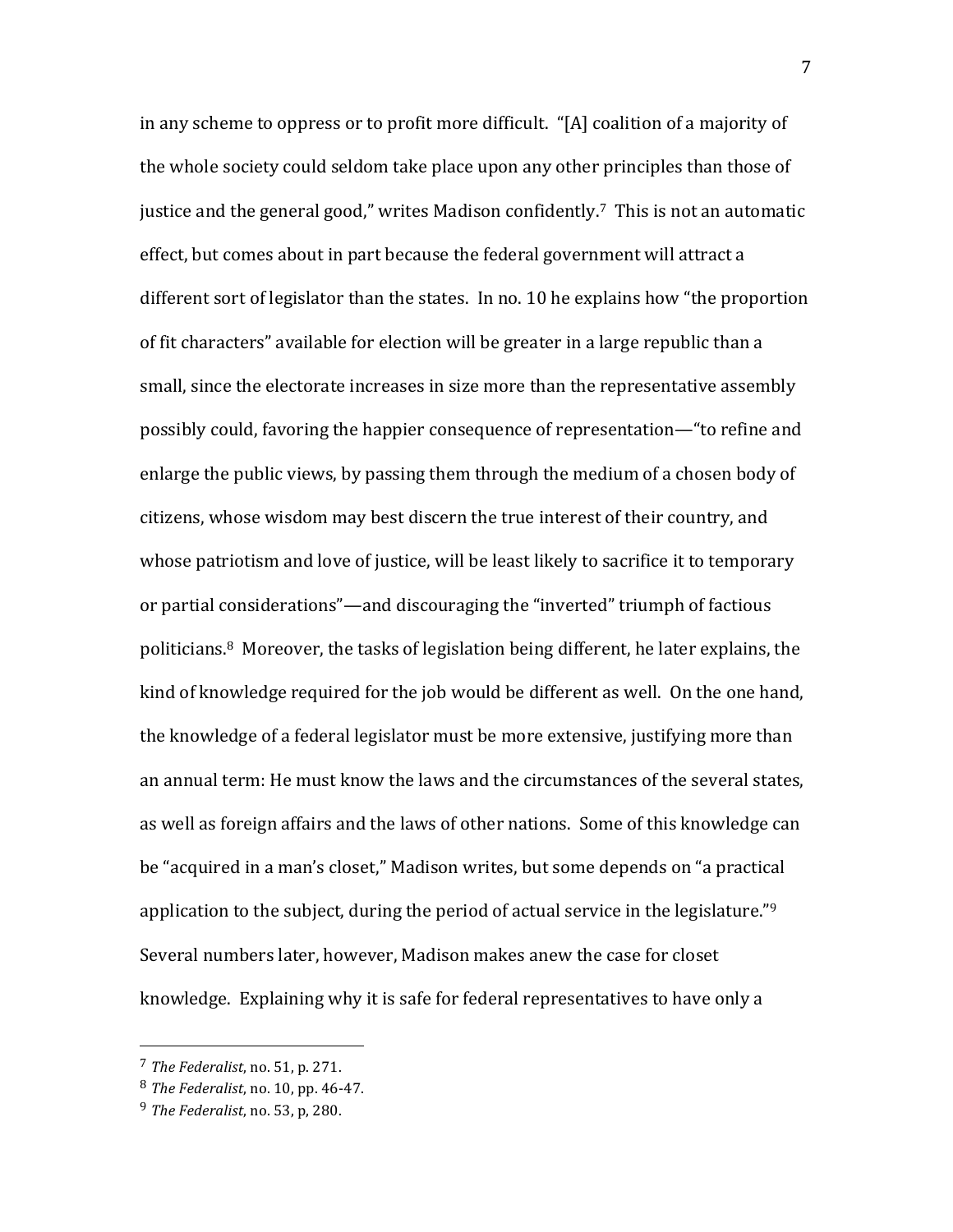limited acquaintance with all the "interests and circumstances of his constituents," Madison appeals to the limited purview of federal power, saying a representative's knowledge need only be proportionate to his regulatory authority; for example, "A skillful individual in his closet, with all the local codes before him, might compile a law on some subjects of taxation for the whole union, without any aid from oral information."<sup>10</sup> To be sure, soon afterwards he appeals again to refinement and enlargement: It is likely, he writes, that members of Congress will have served in the legislatures of their states, enabling them to bring to Congress all the others need to know about their home states, even as it takes time for them to learn about the others.

In short, though congressmen may once have sat in the legislatures of their states, Madison anticipates that Congress will be a very different place than a state legislature. The Anti-Federalists complained that the general government could never be truly republican because the people could never be represented at such a distance; there are too few federal representatives to reflect the people in their fully variety and array, and they are too distant to be appraised of everyday concerns and to receive timely communication. Madison admits that federal representation will not be the same as state representation, that the connection of Congress to the people will not be organic and comprehensive as is, I think he supposes, representation in the states. He thinks this is in some respects a good thing; as the people's agents for limited purposes, they are less apt to succumb to the factious ways of a body that more faithfully represents the multitude. It is at any rate not a

 10 *The Federalist*, no. 56, p. 292-293.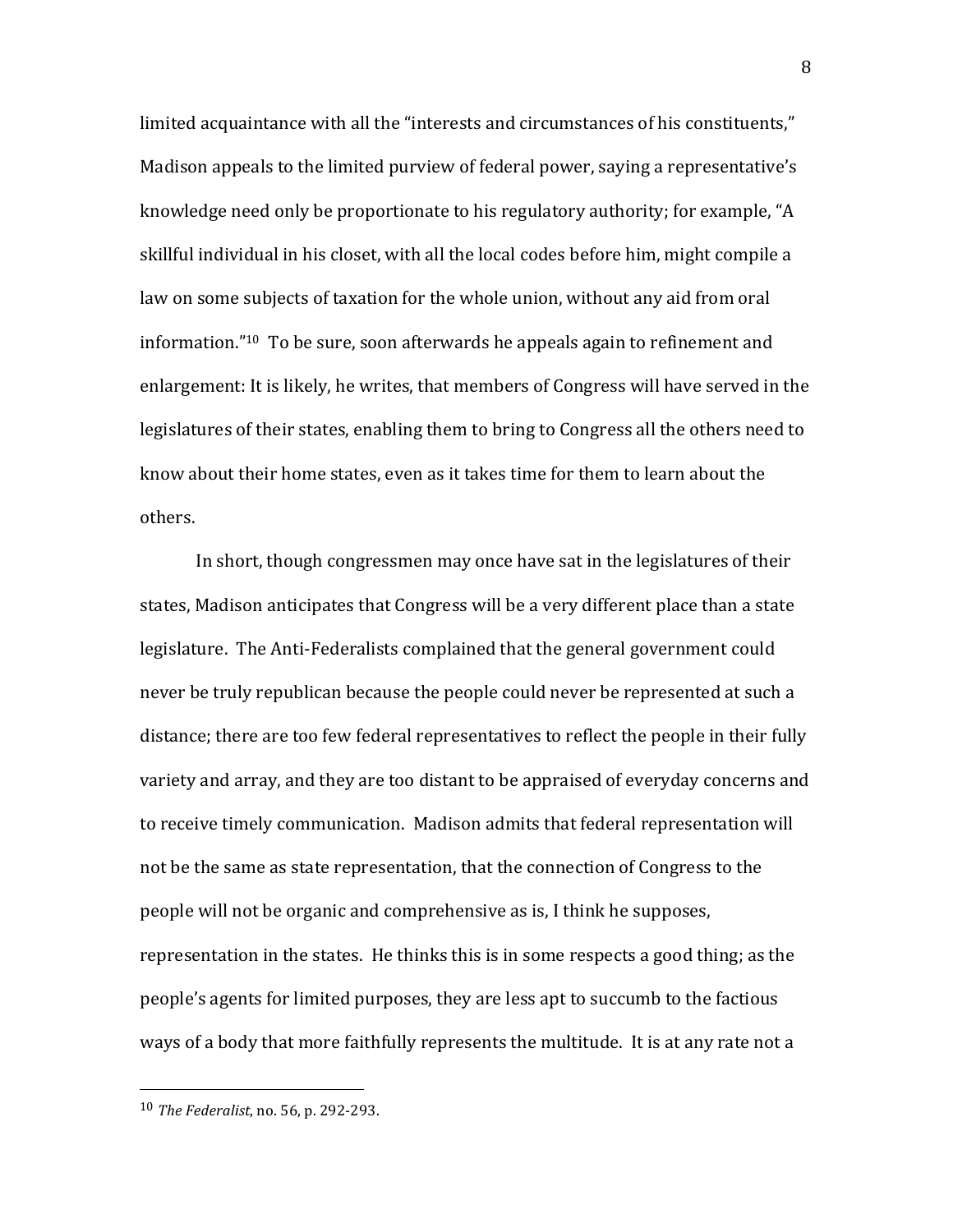bad thing; Congress is still republican because, at least in its popular branch, it is elected directly by the people, indeed by constitutional design the same electorate that chooses the popular branch of the legislature in the states. Nor is Madison alone in his thinking. In *Federalist* no. 35, Hamilton likewise makes it clear that the members of the federal legislature are likely to be a more select group than the full range of types to be found in the states, precisely by the voters' choice: Large landowners will be picked to represent all the landed interest, merchants to represent manufacturers as well as themselves, and lawyers will abound.

But here is the catch, or what I called above the ambiguity: Although Publius speaks of Congress as really different from the legislatures of the states when discussing the House of Representatives—and certainly the Senate, elected as it is by the state legislatures—and more generally when discussing the extended sphere, when treating the separation of powers Publius assumes the federal legislature will act the same way state legislatures do because they will draw on the same sympathy of the people:

In a representative republic, where the executive magistracy is carefully limited, both in the extent and the duration of its power; and where the legislative power is exercised by an assembly, which is inspired by a supposed influence over the people, with an intrepid confidence in its own strength; which is sufficiently numerous to feel all the passions which actuate a multitude; yet not so numerous as to be incapable of pursuing the objects of its passions, by means which reason prescribes; it is against the enterprising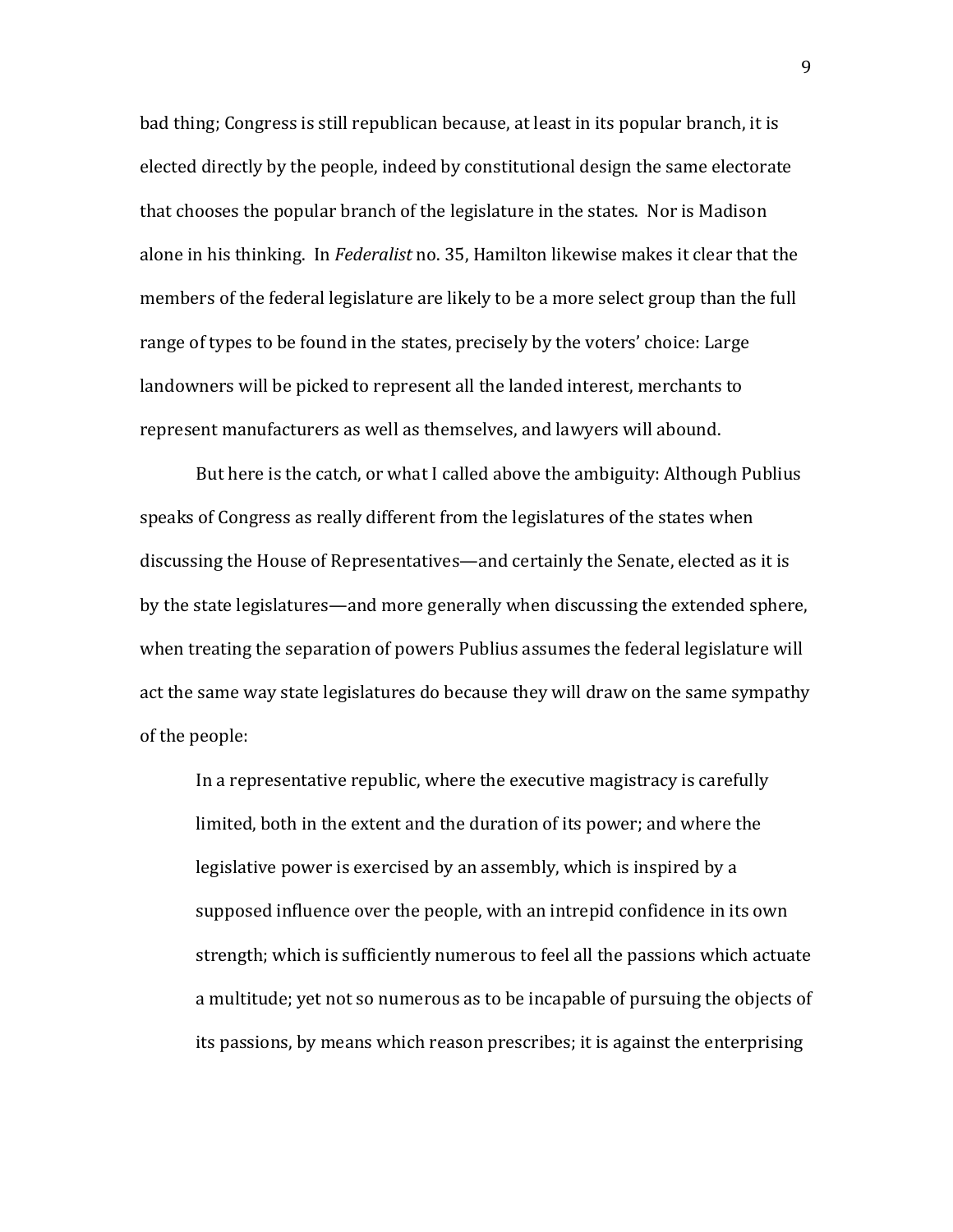spirit of this department, that the people ought to indulge all their jealousy, and exhaust all their precautions.<sup>11</sup>

The ambiguity is not in the matter of the size of the body; Madison explains very well in the papers on the House that there is an optimum size beyond which no house should go; that the larger the body is, the fewer are those who control it; and that there is a psychology of crowds that affects even the most rational man: "Had every Athenian citizen been a Socrates, the Athenian assembly would still have been a mob." $12$  Rather it is in the connection supposed with the people, the "intrepid" confidence" that comes from shared identity. Why should this be supposed to exist in the Congress he describes, whose representatives tend to be scholars or to make use of scholars, whose class background is confined to the wealthier or better educated or at any rate the more ambitious, whose remoteness from the people, or at least the less refined among them, is seen as a virtue or a likely cause of or support for virtue? If Congress will be less unruly, then they have less need to be confined, or at any rate, they may not be the chief source of popular danger.

And that leads to my foreshortened conclusion: On the basis of Publius' own understanding of representation in Congress, he ought to have feared the legislature less—and therefore, perhaps, the executive more. Contrary to most accounts of the system of Electors, Hamilton very clearly explains what Madison's Notes also show, namely that the intention and effect of the system was to gather the will of the people in the choice of the president. Why wouldn't that give him—as by the seventh president already it did—the "intrepid confidence" of carrying the people's

<sup>11</sup> *The Federalist*, no. 48, p. 257.

<sup>12</sup> *The Federalist*, no. 55, p. 288.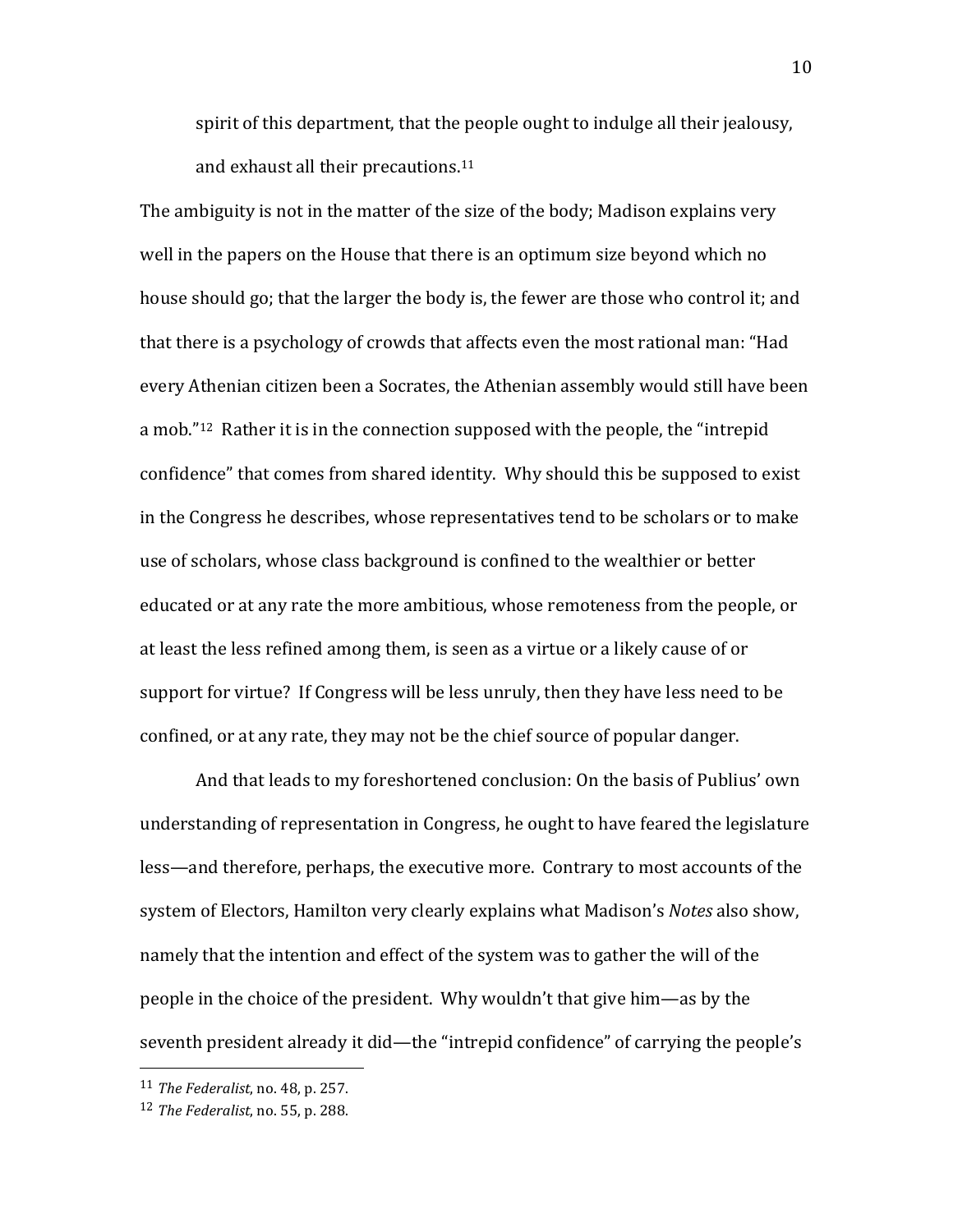voice? The party system, which organized Madison's factions into stable coalitions, not least through the efforts of Madison himself at the outset, arose precisely to form a coalition capable of electing a president and then allowing him effectively to govern. Whatever the initial intent of the framers regarding the formation of parties in presidential elections, the reworking of the system by the Twelfth Amendment clearly endorsed it, though its full effect would only later emerge. As the focus of the national people, a strong presidency naturally became a force for centralization of authority; energetic government for limited ends was always precarious, and in the hands of a Roosevelt (or two) and a Wilson, necessities could be found to endorse expansive presidential leadership that would address every problem the people's purported leaders could identify, leaving it to the lawyers to find a way around the Constitution, or rather, to explain its development. Could the Court tackle this behemoth? Perhaps at times it has forced a change of course, but why wouldn't it also take advantage of the weakness of Congress, a legislative body that forgets how to legislate on its own and within its own sphere and now finds fundamental law made—one almost wants to say, routinely made—by a panel of nine judges.

What, to this critique, would be Publius's response? Perhaps that the question has to do with the character of the people, the extent to which they become a national people or remain a people who, linked together for certain purposes, finds their basic political identity through the states. Precisely in the papers on the House Madison speculates about how over time the states will grow more assimilated in their interests: more differentiated within themselves, more similar